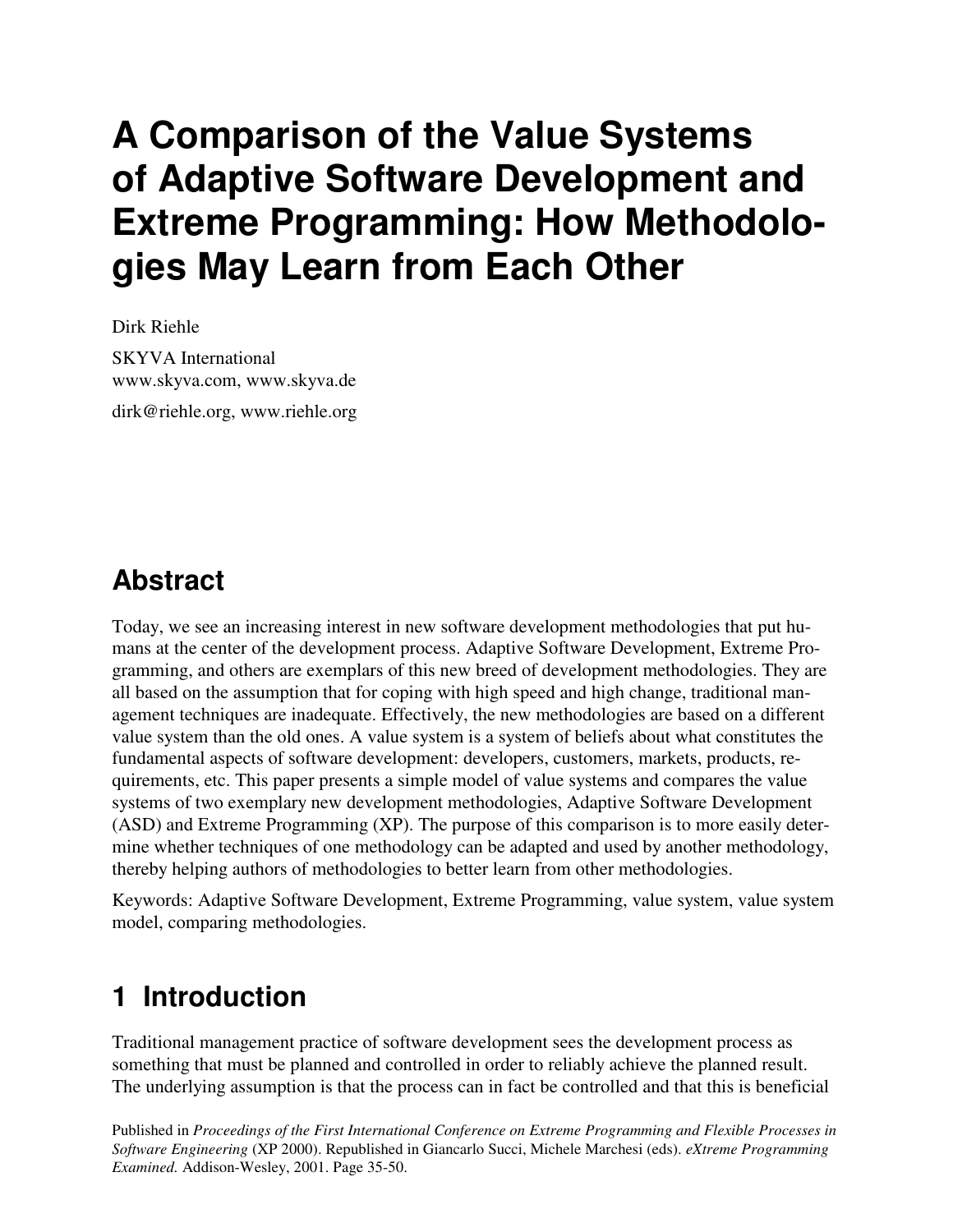to the outcome of the process. In its extreme form, this belief has been formulated by Osterweil in his famous ICSE 9 keynote speech on software development processes: software processes are software too [Osterweil1987]. His keynote suggests that developers execute processes much like computers execute software applications. This approach has given rise to research in software process modeling and enactment that is still going on today. The underlying assumption that humans execute processes much like machines has found its way into current terminology and thinking. As a recent example, Pohl et al. write of developers as being guided by tools and as performing processes [Pohl+1999].

The underlying assumption of equating humans with computers and that processes can be planned on a fine-grain level is not shared by all. Osterweil's assurance has been rejected immediately by Lehman in his response to Osterweil's presentation [Lehman1987]. Evolutionary prototyping, for example, views software development as a shared learning experience of both customers and developers [Floyd+1992, Budde+1992]. Naur views computing as a fundamentally human activity [Naur1992]. Catering for human needs in software development processes is in stark contrast to viewing developers as resources that can be utilized at will.

This distinction has its consequences: what is called traditional management above uses different techniques for carrying out development than does evolutionary prototyping. For example, traditional approaches use formal textual requirement specifications to determine and communicate requirements to developers, while evolutionary prototyping prefers using prototypes to discuss requirements and ensure timely feedback from customers. This difference between the traditional approach and evolutionary prototyping is just one difference (albeit one of key importance). Other differences are how a development methodology views customers, how it fosters creativity and innovation, how it views changes in the market and in requirements, etc.

The overall set of assumptions underlying a development methodology is its value system, a system of beliefs about the world in general and software development in particular. The value system is reflected in the techniques the methodology provides to its users. A technique makes only sense in the context of a development methodology if it is compatible with the methodology's value system.

A technique is like a conceptual tool: it has been designed to do certain tasks well and hence can be used effectively to carry out these tasks. Beyond this context of application, the technique breaks down much like a tool breaks down. While human ingenuity in the use of a technique allows for some adaptation, a technique can not be used effectively, if it is at odds with the value system of the underlying methodology in the context of which it is being applied.

Similarly, users of the methodology must share the value system to make effective use of the methodology and its techniques. Only if these three pieces (a coherent value system, techniques that are compatible with the value system of a methodology, and users that share the values) come together harmoniously can a methodology be effective.

Currently, we see the emergence of several new development methodologies with similar underlying value systems, for example Adaptive Software Development (ASD) [Highsmith2000], Extreme Programming (XP) [Beck2000], SCRUM [Beedle+2000], Crystal [Cockburn2000], and others. They view themselves as lightweight methodologies, that is as methodologies that come without much overhead so that they can be applied easily. In my reading, "lightweight" means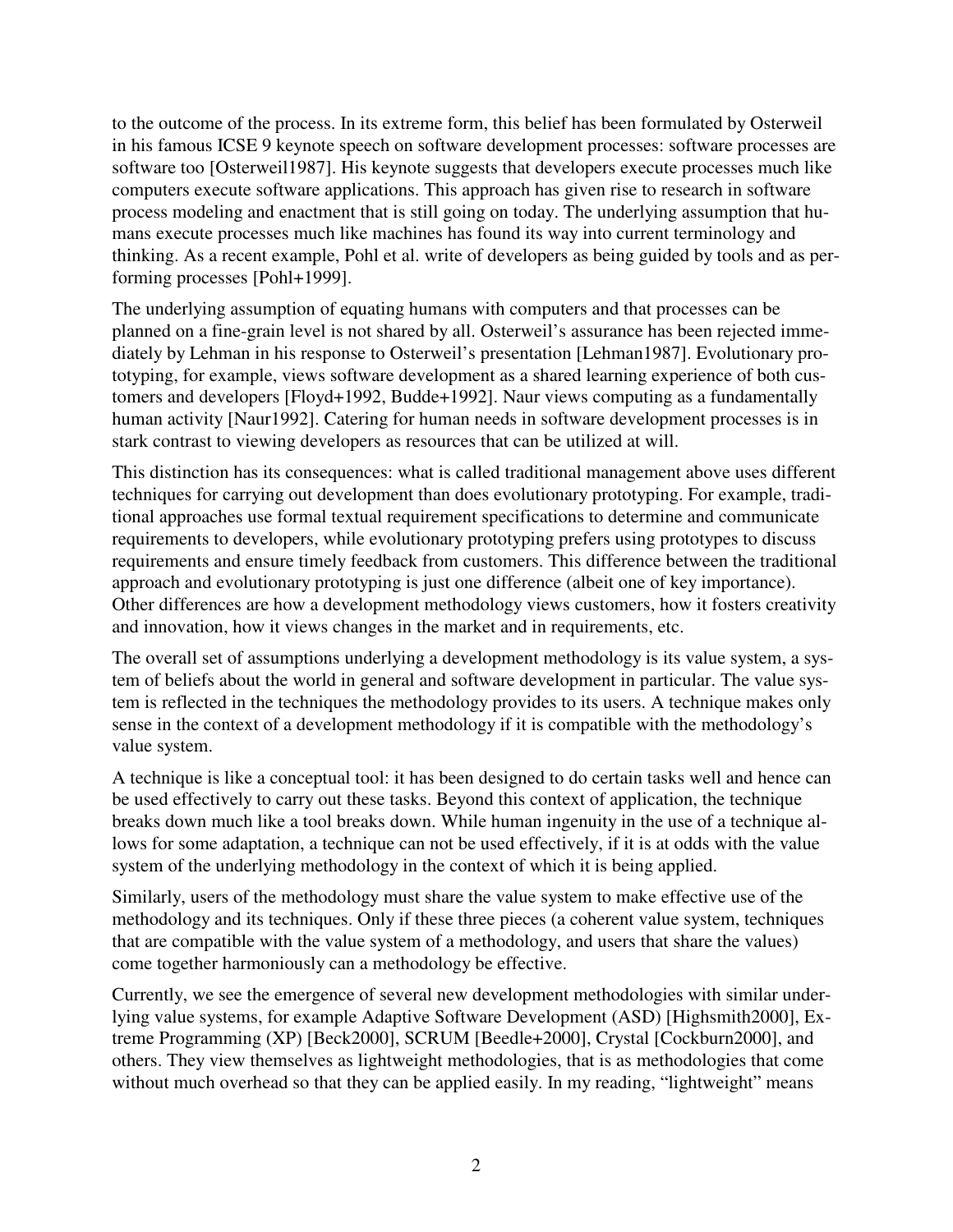that these methodologies do away with much of the administrative overhead of traditional methods (like extensive paper-based documentation or elaborate process handbooks).

This understanding of being "lightweight" has its consequences: the new methodologies tend not to be dogmatic about when and how to apply the techniques they provide. The metaphor of a technique as a "conceptual tool" captures this spirit well: a technique is used when it seems appropriate, and it is dropped when it does not seem to help anymore in a specific situation. The methodology becomes a meta-framework that determines what is considered important about software development and how techniques have their place in it, but it does not specify when and how to use a specific technique.<sup>1</sup> Again, in contrast to this, traditional methodologies tend to be more prescriptive in when and how to use a technique.

For survival in the market and for providing continuing value to users, it is essential that the new methodologies are continually refined and possibly extended with new and enhanced techniques.

One possible way for a methodology to achieve this is to learn from other methodologies and to adapt from them what works for itself. How precisely can we define whether a certain technique from another methodology works for the methodology we are currently using? Obviously we could just try, but this may turn out to be too expensive. A better way is to analyze the technique in question for its compatibility with the methodology's own value system and the existing techniques. The result of this analysis may not provide the final answer, but the analysis may save time and money if it rules out incompatible techniques upfront.

This article carries out a comparison of the value systems of two recent and promising new development methodologies (ASD and XP) with respect to their value systems (Section 2, 3, and 4). The comparison is based on a model of value systems for development methodologies (Section 3). Based on the comparison, conclusions about compatibility and potential learning of techniques from the respective other methodology are drawn. The paper closes with a discussion of where the approach of value system analysis may take us (Section 5).

# **2 Review of ASD and XP**

Adaptive Software Development (ASD) is a new software development methodology that addresses "the Internet economy", that is an economy of high speed and high change [Highsmith2000]. Highsmith uses Complex Adaptive Systems theory [Holland1995] to explain the fundamental assumptions he makes about software development and its markets.

Extreme Programming (XP) is another new development methodology that was specifically conceived to work in the face of vague and changing requirements, so it targets a similar environ-

<sup>1</sup> Extreme Programming (XP), one of the two methodologies discussed in this article, considers it important that all of its techniques are used together (to make up for each other's weaknesses). Hence it appears to be closed towards adopting new techniques and changing existing ones. I believe that XP will evolve further and that this aversion is only a temporary state of a development methodology it its early stages.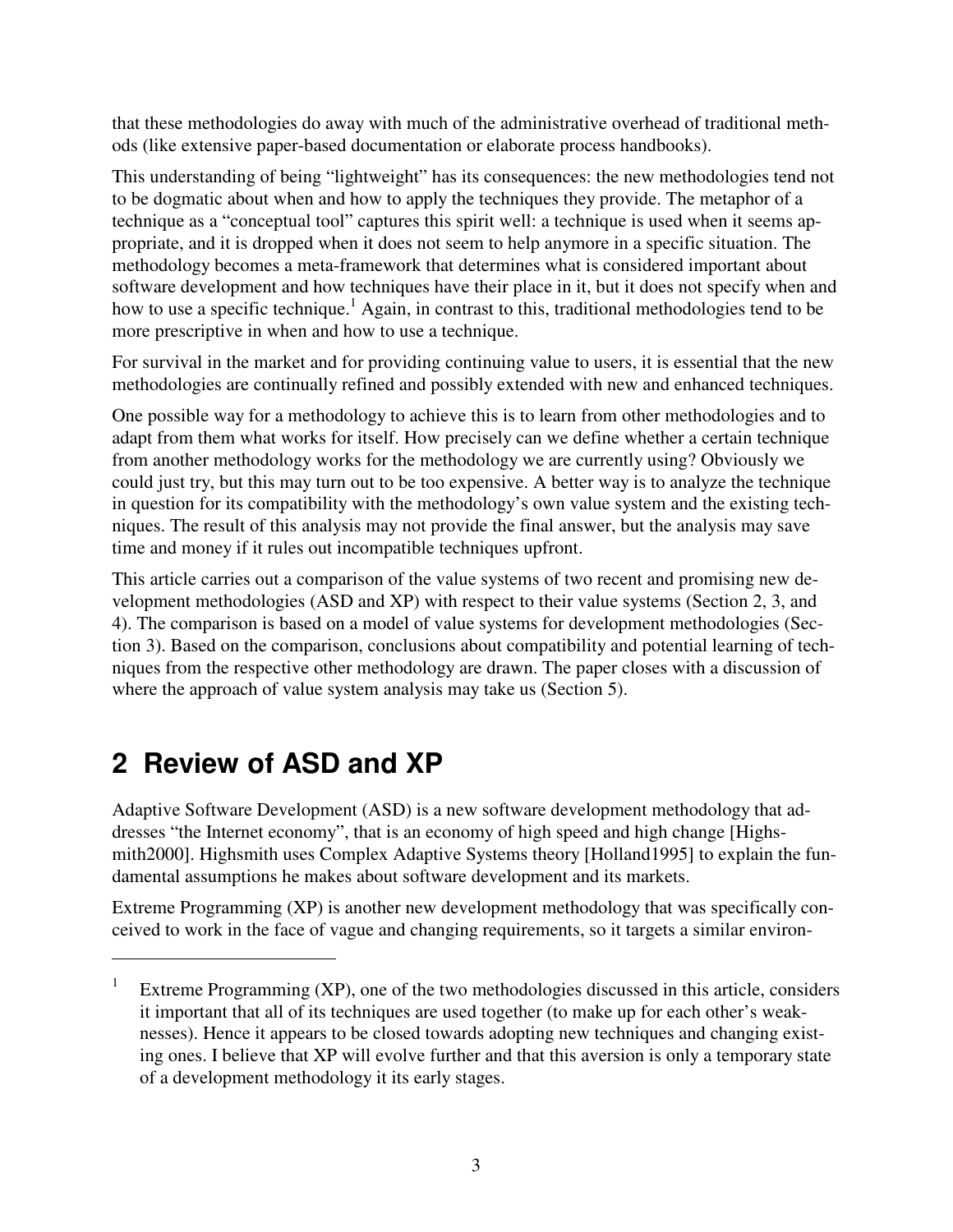ment as ASD [Beck2000]. Beck, currently the only author of a book on XP, is explicit in what he views as the underlying values of XP (Communication, Simplicity, Feedback, and Courage).

This section reviews both methodologies (with a strong focus on what they view as their underlying value system). The next section presents a model of value systems that lets us reinterpret the value systems of both ASD and XP to better support their comparison.

#### **2.1 Review of Adaptive Software Development**

ASD addresses the economy of increasing returns [Arthur1996]. High speed and high change characterize this economy, which underlies the Internet and the market of today's dot-com companies. High speed and high change induce a complexity that can not be handled by traditional approaches. High speed and high change make a market unpredictable and the development process unplannable in the traditional sense of controlling the process.

Arthur, and then Highsmith, uses Complex Adaptive Systems (CAS) theory [Holland1995] to describe the complexity of this market. Both conclude that in the economy of increasing returns, being able to adapt is a significantly more important success factor than being able to optimize.

CAS theory provides three main concepts to explain the world: agents, environments, and emergence. Agents compete and cooperate to get work done, but the final result is not the outcome of the work of any particular agent or process. Effectively, the result emerges from the overall competition and cooperation of the agents. System behavior can not be predicted from the individual behavior of agents, because simple cause-and-effect reasoning has broken down.

Highsmith transfers the CAS model to software development, viewing the development organization as the environment, its members as agents, and the product as the emergent result of competition and cooperation. This has profound consequences. Accepting and living with unpredictability and uncertainty asks for a new approach to software development.

The first goal of any development organization is to be able to respond quickly to changes, that is to be adaptive. Adaptiveness can not be commanded, it must be nurtured. This nurturing is realized through a management model that Highsmith calls the Adaptive Leadership-Collaboration model. It leads to an environment in which adaptation and collaboration thrive so that local order can emerge. Local order scales over several levels from the individual to work groups and to the whole development organization. By nurturing adaptive behavior in every cell, the overall system becomes adaptive.

Highsmith recommends two key strategies for creating an adaptive and collaborative environment. The first strategy asks managers to focus less on process but on products, that is the results of collaboration. Managers must apply rigor to the results of the process rather than prescribing the process. The second strategy asks managers to provide tools and techniques for fostering selforganization across virtual teams. Virtual teams are teams that are distributed around the world. This second strategy is only needed if ASD is applied to large-scale software development. (The early RAD approaches have often been criticized as not scaling up. It is an explicit goal of Highsmith to overcome this criticism with ASD.)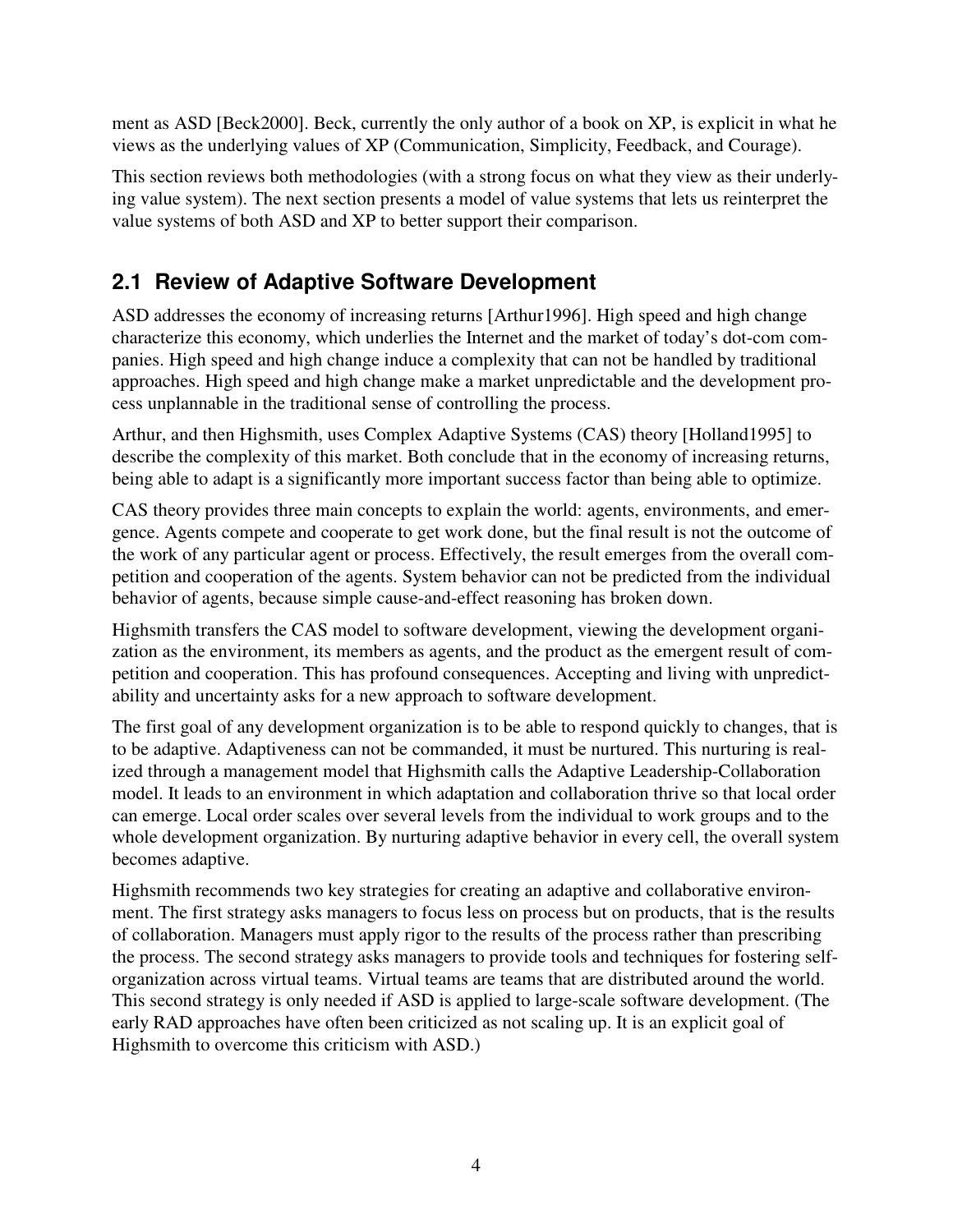The focus on products asks for an iterative approach, because the result of each iteration becomes the main input to steering the process. Each iteration consists of the three phases speculation, collaboration, and learning. Speculation on the product means the discussion and subsequent definition of what is to be achieved in an iteration. Highsmith calls this activity speculation to make explicit that what others may call planning is truly speculation about the future. It follows a collaboration phase in which team members collaborate towards a product that incorporates the features as suggested from the speculation phase and from the on-going external input. In the final learning phase of an iteration, the result is reviewed in light of the speculation and the next iteration is being prepared.

Each iteration, called adaptive cycle, has the following properties:

- it is mission-driven based on the project vision;
- it is component rather than task-based (result-driven);
- it is limited in time:
- each time-box is only one iteration in a larger set of iterations;
- it is risk-driven:
- it is change-tolerant.

Change is viewed as the opportunity to learn and to gain a competitive advantage rather than as a detriment to the process and its results.

Executing the speculation/collaboration/learning activity in each cycle is supported by different techniques. Highsmith presents a host of such techniques that support the development process.

It is important to note which role Highsmith assigns to techniques as part of the overall process. No single activity is important and has to be applied, not even specific combinations are a must. Highsmith expects no activity to be a silver bullet for anything, even though he expects specific learning and collaboration technique to be used in most ASD projects. The main reason for this is that every technique has a certain context of applicability. Beyond its context, a technique starts to work unreliably or even breaks down. Because Highsmith has a wide variety of projects in mind for ASD he does not enforce specific technique, as there will certainly situations in which it breaks down.

#### **2.2 Review of XP**

Beck's description of Extreme Programming separates it into several parts:

- *Values.* A value in the XP sense is a description of "how software development should feel." (This is the best definition I have found in [Beck2000]). XP is based on the following four values: Communication, Simplicity, Feedback, and Courage.
- *Principles.* A principle in XP is something that we use to determine whether a practice (see below) is something that can be used successfully in an XP context. Beck presents the fol-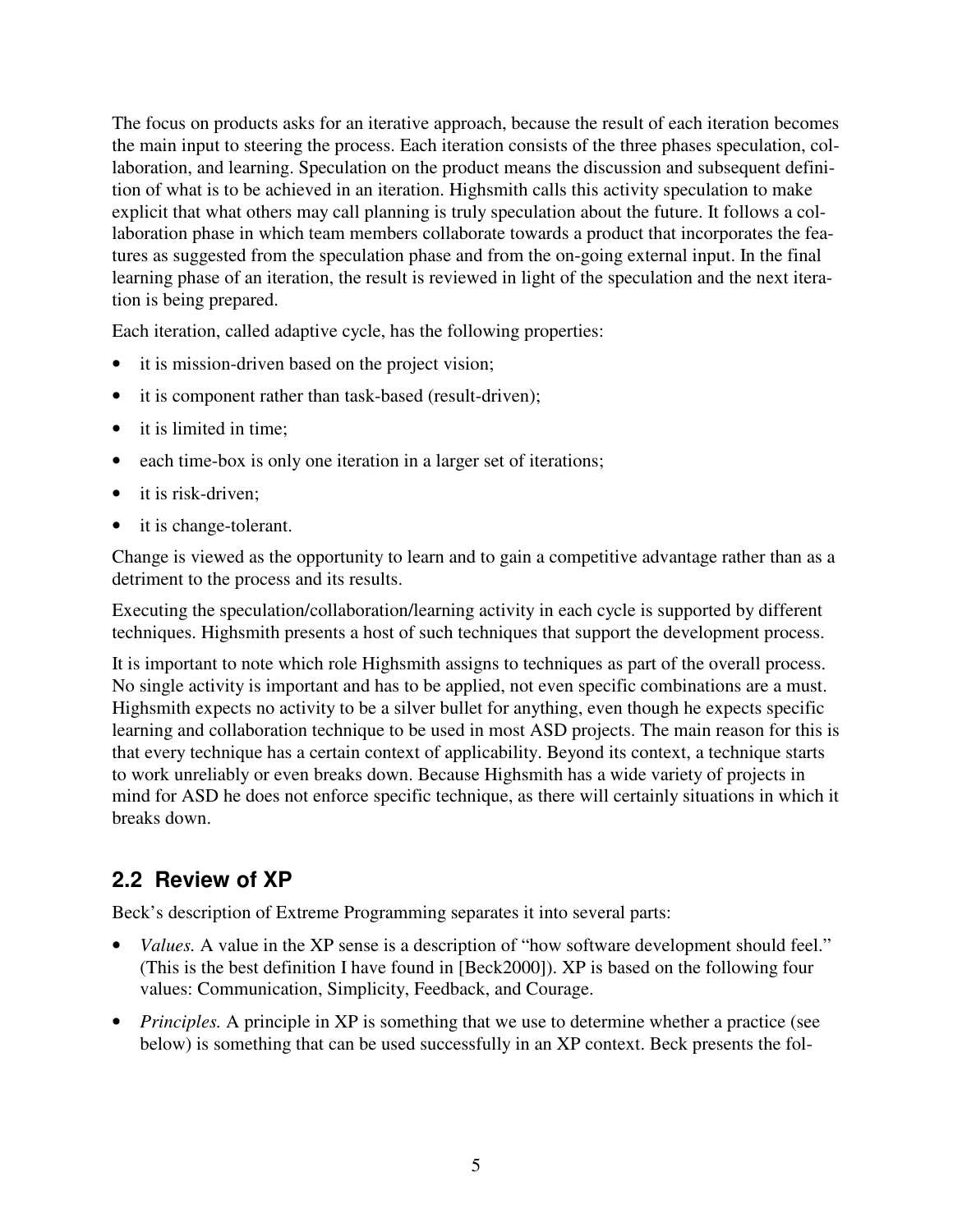lowing five principles, as derived from the values: Rapid Feedback, Assume Simplicity, Incremental Change, Embrace Change, and Quality Work.

- *Activities*. In a separate dimension, Beck views the following four activities as the cornerstones of software development, and hence to be supported by matching practices: Coding, Testing, Listening, and Designing.
- *Practices.* A practice in XP is a technique that project members use to successfully carry out any of the aforementioned activities. In [Beck2000], Beck presents 12 practices, ranging from The Planning Game as a technique to carry out schedule and feature negotiation to 40-Hour Week, a warning not to do overtime over extended periods of time.
- *Strategies.* Finally, to successfully execute practices in the real world, Beck presents several strategies that describe experiences and heuristics of how to achieve this.

Of primary interest here are the values and principles and how they interact with the so-called practices, because the practices are the techniques that can possibly transferred to other methodologies.

The *value of communication* represents the XP belief that communication between project members is key to a successful project (and hence needs to be supported by practices). It is not stated why communication is so important, but it is safe to assume that communication is viewed as the main enabler of coordination and collaboration in a project. It is important to note that in [Beck2000] communication always means verbal communication.

The *value of simplicity* represents the XP belief that you should not invest into the future but only into your immediate needs. If future needs materialize as immediate needs at some point in the future, the proper application of XP practices will have put developers into a situation that lets them successfully cope with the new need. Underlying this value is the assumption that the future can not be reliably predicted and that taking care of it today is economically unwise.

The *value of feedback* represents the XP belief that it is important to have a running system at any time that gives developers reliable information about its functioning. (Here feedback is not feedback between humans but rather feedback about the development state.) Effectively, the system and its code base serve as the incorruptible oracle to report about the progress and state of development. Feedback serves as a means for orientation and deciding where to go.

The *value of courage* represents the XP belief that humans are the single most significant aspect of software development. It is human courage that solves problematic situations and lets a team leave local optima behind to reach greater goals. The value of courage represents XP's fundamental trust in humans to make a project succeed.

The values are elaborated and made more precise through the aforementioned principles, which are basically an explanation of the values.

The 12 XP practices presented in [Beck2000] are closely knit. They tie in with each other well. As Beck explains, this was an explicit goal, because each of the practices is not only an old and well-known practice, but also a practice that has been shown *not* to work in many circumstances. Only by integrating them are the weaknesses of any of the practices rendered irrelevant, because the other practices make up for them.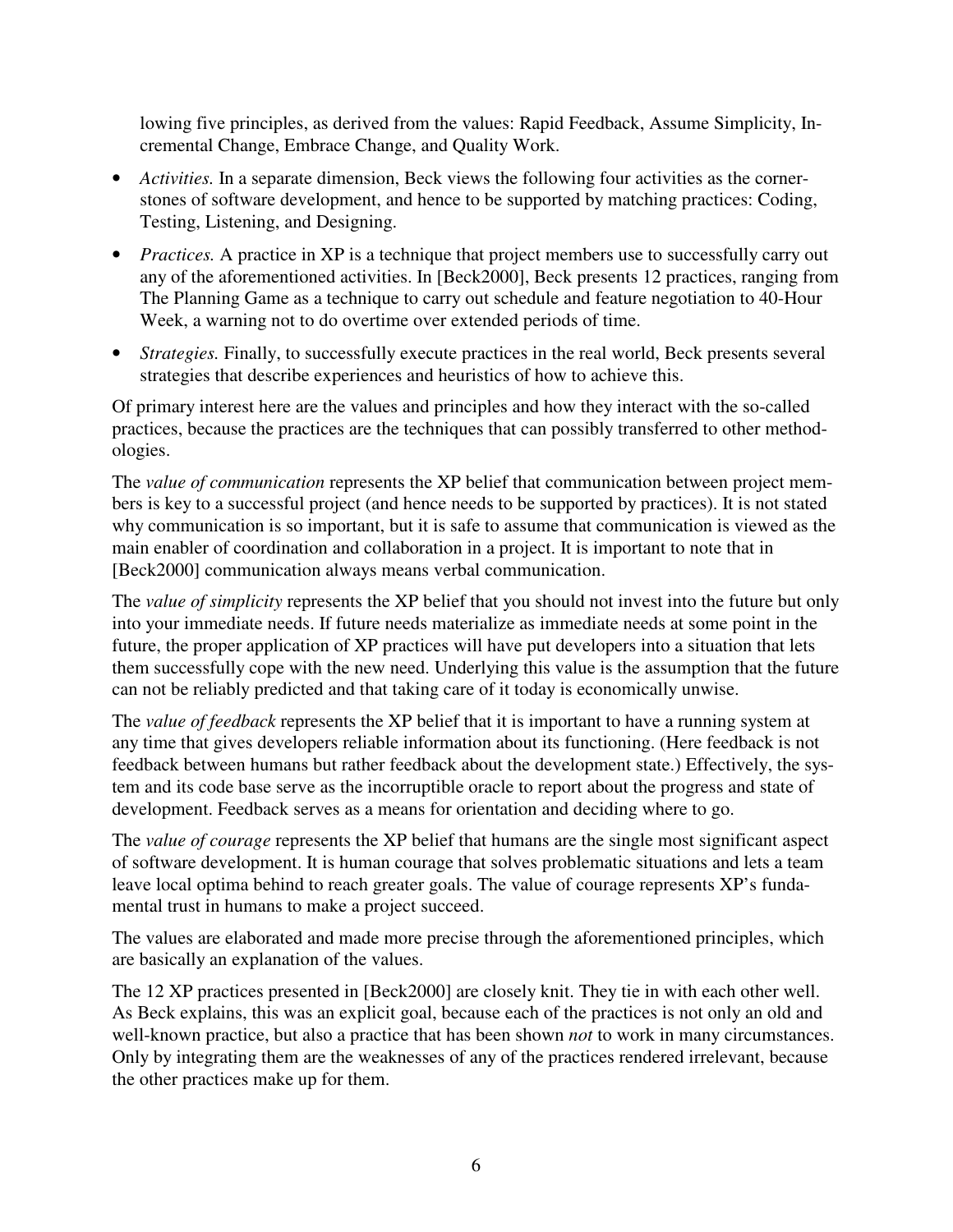The XP practices are in flux. On the web, we can find a more elaborate (and evolving) description of the XP practices [Wiki2000, XPorg2000]. These web pages, as well as the discussions on the extreme programming mailing list [XPmlist2000] suggest that XP is open to adopt new techniques.

# **3 Value Systems**

From the outset, both ASD and XP appear to be very similar. Both address software development processes that face uncertainty and continuous change. A closer look, however, shows many differences, for example:

- *Motivation.* ASD is motivated by the inappropriateness of traditional management in the new economy of increasing returns. Making software development a humane experience again is a key motivation of XP.
- *Attitude towards techniques.* ASD believes that techniques are important, but no silver bullets. Developers use techniques judiciously to solve problems at hand. XP strongly relies on a specific combination of pre-defined techniques.
- *Levels of scale.* ASD addresses both small, medium and large development teams that are potentially distributed. XP addresses only small (up to 10 developer) teams that must be colocated.

Still, ASD and XP seem to have a common core of themes and beliefs, which we will identify as a value system below. If we want any of the methodologies to learn from the other, we must provide a basis for comparing value systems to determine compatibility of techniques. No such basis exists to my knowledge.<sup>2</sup>

#### **3.1 A model of value systems**

We need to step back from the specific descriptions of ASD and XP given above. As I mentioned, my review of these two methodologies uses the structure of the main books on this subject. This structure may not necessarily represent the weight each of the methodologist assigns to an aspect of his methodology. It may simply be a teaching device to better communicate certain ideas while deferring the discussion of further issues to later expositions.

<sup>2</sup> It is interesting to note that the Capability Maturity Model (CMM) plays this role for traditional software development methodologies. The CMM is a set of metrics for evaluating instances of development methodologies as they are practiced by a specific organization [Paulk1995]. While this may not have been its original intent, the CMM represents quite a clean description of the value system underlying traditional development methodologies. Every methodologist that submits his or her methodology to the CMM acknowledges the value system of the CMM to be the value system of his methodology. This is helpful, because most methodologies have no explicit value system.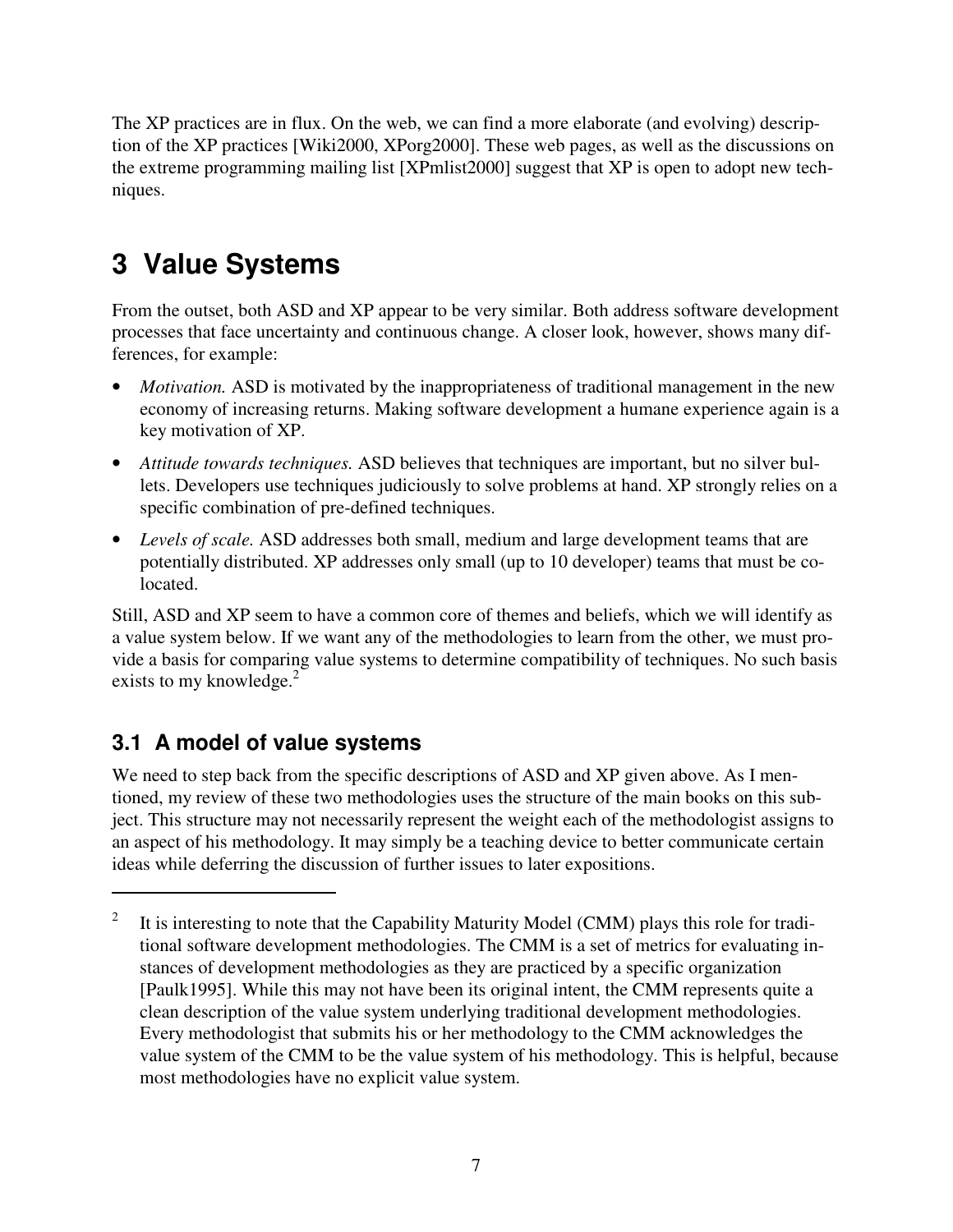This section presents a simple model of value systems for software development methodologies. This model is not exhaustive; I view it more as a beginning of further research into value systems for development methodologies. However, the concept of value system has grown out of earlier research into development methodologies carried out by Floyd et al. [Floyd+1992] and Züllighoven et al. [Budde+1992]. In their critique of the dominant management paradigm, they were very much aware of the fundamental differences in assumptions about software development.

The model has the following fundamental dimensions.

- *Role of humans in software development.* What is the role and contribution of humans in software development? This includes the role and responsibilities of customers, developers, and managers, as well as their recognition as being humans beyond playing roles.
- *Relationship between humans in software development.* What is the role and importance of human relationships in software development? How important is communication, collaboration, and competition? Should it be hindered or fostered, structured or free-floating?
- *Relationship between humans and technology.* What is the role of technology (techniques, tools, and media) in software development? Does technology dominate humans or do humans control technology? How is it applied, how is technology worked with?
- *Purpose of software development.* Why do we carry out a specific software development process (next to satisfying customers)? To "rush and cash" by delivering a good enough product as fast as possible, to do satisfying work, or to advance humanity<sup>3</sup>?

Each dimension needs elaboration, and each aspect of a dimension needs to be weighted against the other aspects. Quantitative weighting is possible, but difficult. I use dimension-specific weighting. For example, I qualify each aspect of the Purpose of Development dimension as either being key, support, or unimportant (not applicable is also possible, which is to say that the aspect is not mentioned in the methodology description).

#### **3.2 Comparison of ASD and XP**

Table 1 compares ASD with XP using the model of value systems just described.

<sup>3</sup> I think it is not naive to list human advancement here. For example, the IEEE code of ethics confirms that every IEEE member agrees on fostering human advancement through better understanding and use of technology. Similarly, most academic projects have this goal.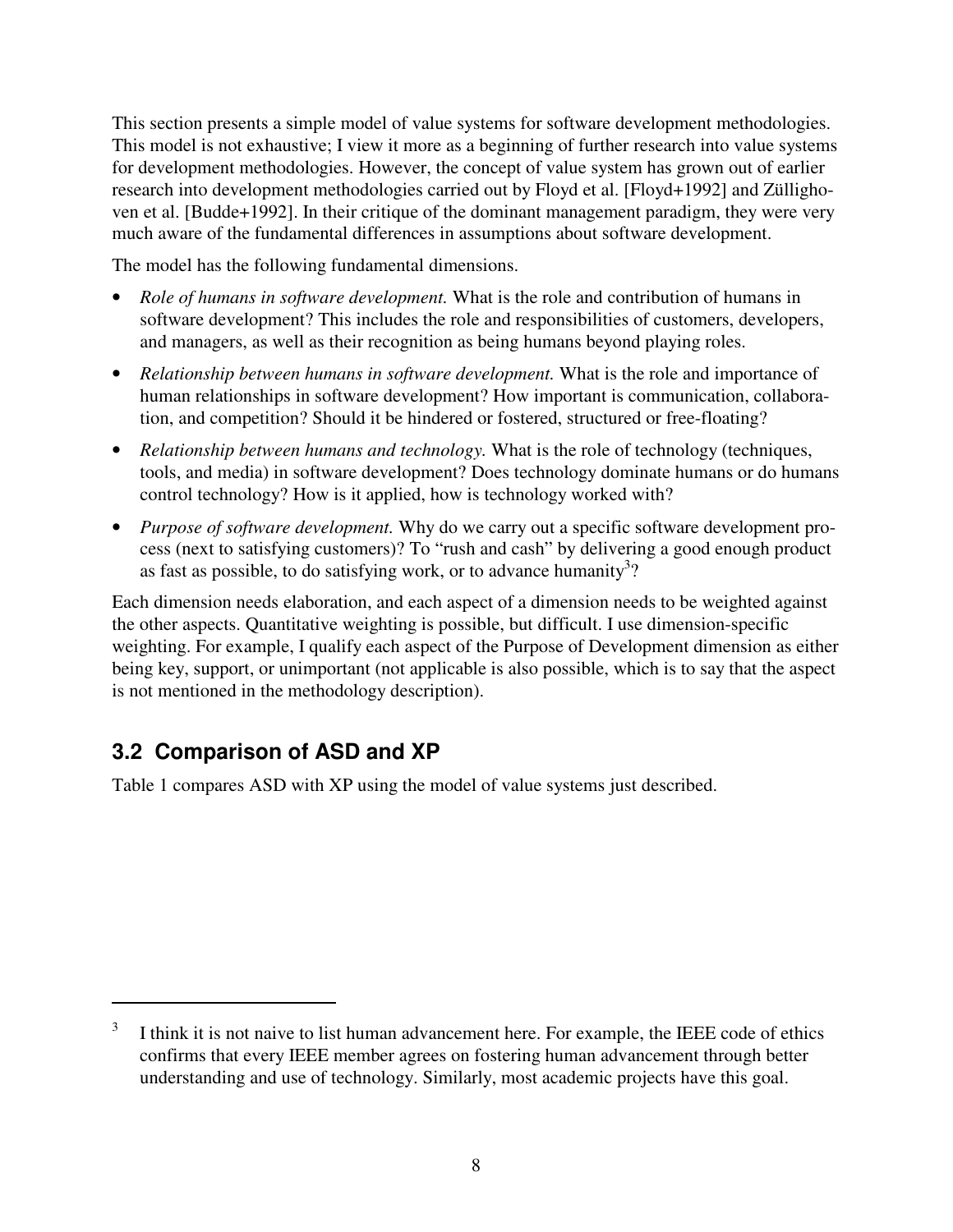|                                                 | <b>ASD</b>                                                   | <b>XP</b>                                                       |
|-------------------------------------------------|--------------------------------------------------------------|-----------------------------------------------------------------|
| Role of humans                                  | Central undisputed agents.                                   | Central undisputed agents.                                      |
| Role of developers                              | Steer product, adapt it to<br>changing requirements.         | Steer process/product, use pre-<br>defined techniques to do so. |
| Role of managers                                | Steer process/product, adapt it<br>to changing requirements. | Steer process/product, use pre-<br>defined techniques to do so. |
| Role of customers                               | Provide input to steer process;<br>are involved.             | Provide input to steer process;<br>are involved.                |
| Role of human relationships                     | Main enabler of innovation,<br>ability to adapt.             | Main enabler of innovation,<br>work satisfaction.               |
| Role of communication                           | Is key for emergence.                                        | Is key for working towards re-<br>sults.                        |
| Role of cooperation                             | Is key for emergence.                                        | Is key for working towards re-<br>sults.                        |
| Role of competition                             | Is key for emergence.                                        | $N/A$ .                                                         |
| Relationship between hu-<br>mans and technology | Humans control technology;<br>technology is a tool.          | Humans control technology;<br>technology is a tool.             |
| Application of technol-<br>ogy                  | Humans utilize technology at<br>will.                        | Humans utilize technology<br>within predefined framework.       |
| Type of technology                              | Lightweight technology is pre-<br>ferred.                    | Lightweight technology is pre-<br>ferred.                       |
| Purpose of development                          | Survival and thriving of or-<br>ganization.                  | Product delivery while doing<br>satisfying work.                |
| Product delivery                                | Is key.                                                      | Is key ("playing to win").                                      |
| Do satisfying work                              | Is support.                                                  | Is key ("playing to win").                                      |
| Advance humanity                                | N/A.                                                         | N/A.                                                            |

Table 1: High-level comparison of the value systems of ASD and XP.

The comparison of Table 1 is rather coarse-grained. However, it provides a framework to zoom in on more fine-grained issues.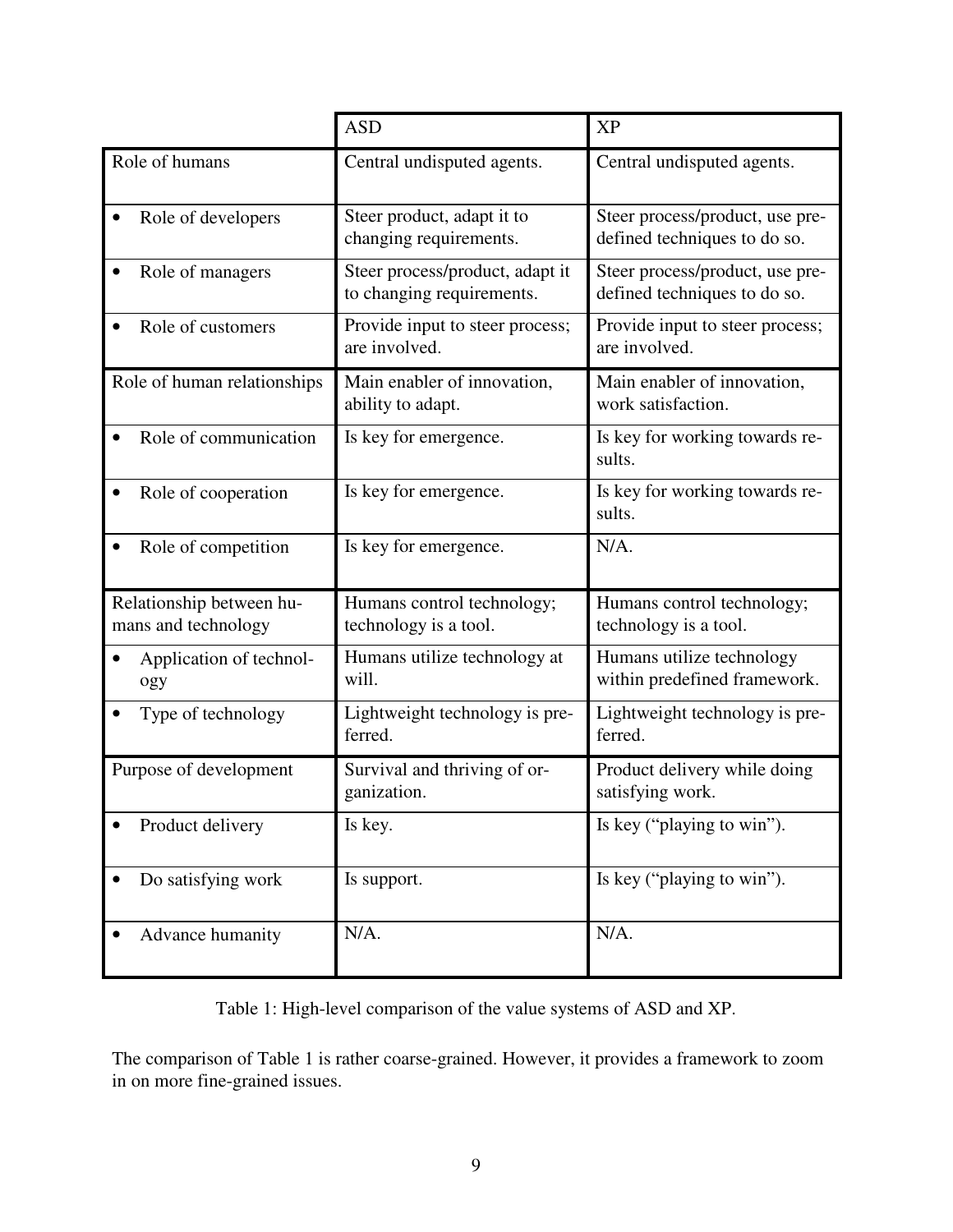# **4 Compatibility of ASD and XP**

ASD and XP are similar in many aspects (which should not come as a surprise by now). Of more interest are the differences between the value systems of these two methodologies. From Table 1, we gather the following differences:

- In ASD, people use technology as they see proper. In XP, they use technology only in so far as it fits the framework of predefined techniques.
- In ASD, human relationships are a key enabler of emergent results. In XP, communication and cooperation are important to work towards a result, competition is not.
- In ASD, doing satisfying work supports the main goal of product delivery, but is not of key importance. In XP, doing satisfying work is equally important as delivering a product.

A more fine-grained analysis shows further differences. It is not carried out here, though. For the purposes of this paper, these three key differences and their consequences are sufficient material for discussion.

#### **4.1 Use of techniques/practices**

ASD has a laissez-faire approach towards specific techniques. If they are useful and solve a problem at hand, project members use them, otherwise they ignore them. From this perspective, every technique may be put to use, in particular if we keep in mind that adaptive behavior of agents is key in ASD. Therefore, techniques need not be compatible with each other, but adaptation through humans will in the end make them compatible.

XP has strong feelings about its techniques. They must be practiced, and they must be practiced together, otherwise a developer would not be doing XP. As mentioned above, XP's set of techniques is not fixed. However, it will be slow to adapt new techniques if the requirement of closely-knit integration is maintained.

As a consequence, ASD will be fast to adopt new techniques, while XP will be slower to do so. As another consequence, XP's techniques will continue to be more effective than ASD's techniques (even if these are the same techniques), because of XP's strong focus on keeping the techniques closely integrated.

On the other hand, XP is tied to its techniques, while ASD can easily let go of techniques that appear inadequate for a specific project situation. Hence, XP's applicability is strongly constrained to a context in which its predefined techniques work, while ASD is open for any new situation. In some sense, ASD has a stronger and better defined meta-framework than XP.

#### **4.2 Competition among project members**

ASD's belief in emergent results is one of the strongest differences to other methodologies, including XP. This is in-line with ASD's departure from a traditional management approach. As a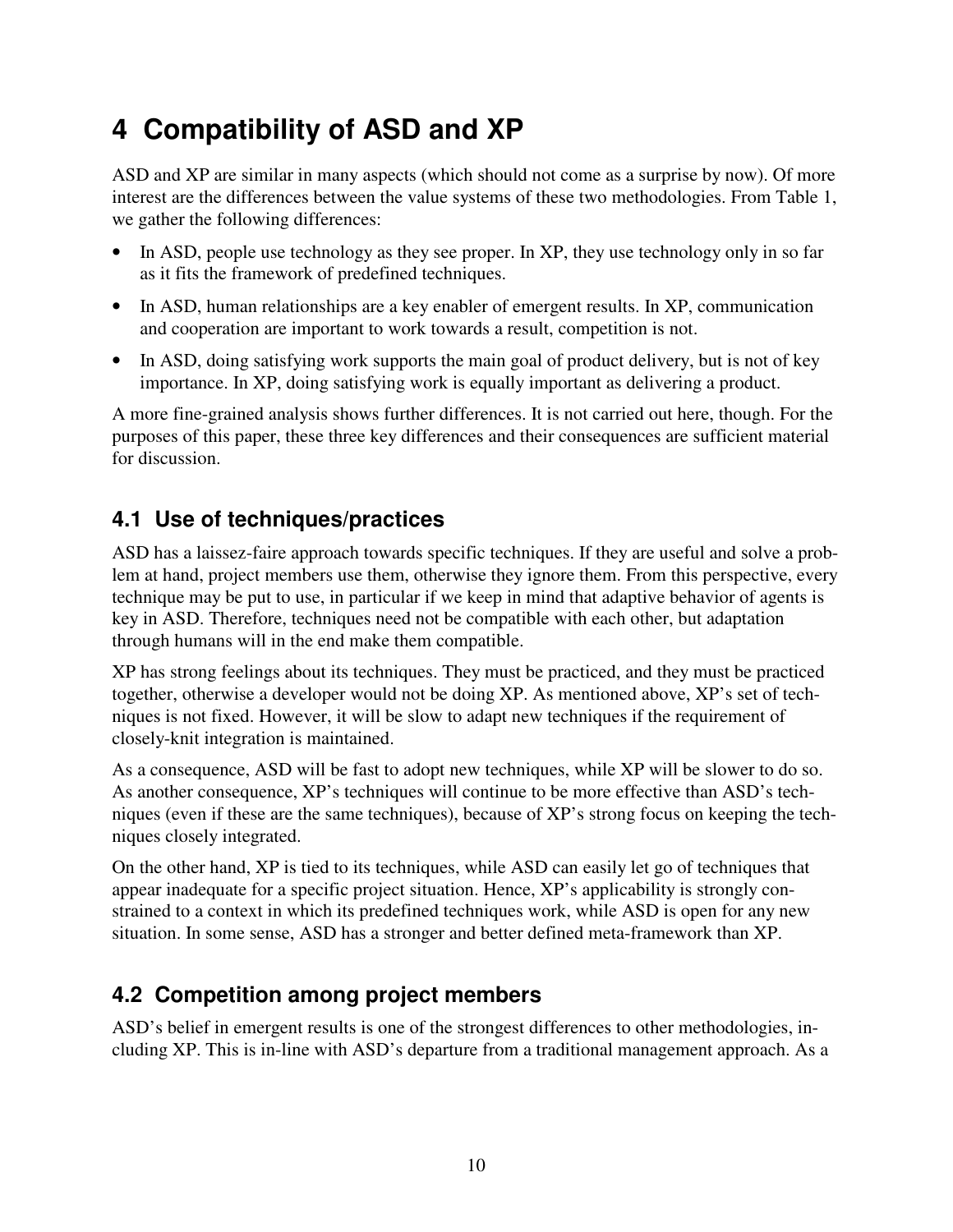consequence, ASD techniques are unlikely to fully block competition among project members but rather try to set appropriate goals in the form of project results.

XP does not mention the issue of competition among project members. Being unclear in this respect, XP managers are left to their own devices when facing a situation of competition. This may lead to problematic decisions. An XP manager should not adopt an ASD technique that fosters competition, if he or she does not also believe into positive and constructive competition between project members.

It is clearly advisable for XP to review its position towards competition to avoid potential clashes if it wants to adopt techniques from ASD.

#### **4.3 Good enough work vs. quality work**

ASD's focus on adaptation rather than optimization supports the concept of "good enough" work and results. Highsmith takes the derogative connotation out of "good enough" by calling it the total best solution in a given situation.

XP on the one hand strives for simplicity and not investing into the future unless immediately needed. On the other hand, the importance of doing satisfying work and equating it with quality work suggests that the quality and hence the investment into the product may go beyond what is actually needed. Obviously, this strongly depends on the individual developer and what he views as quality work that satisfies him or her.

Therefore, some of the ASD techniques that strongly focus on developing good enough software do not work for XP. For example, for ASD, redundant source code is not a problem, it may even be a necessary byproduct of a competitive environment. XP insists on stating everything "once and only once" and thereby tries to fully eliminate redundant code.

# **5 Conclusions**

In the world of software development methodologies, no specific methodology stands out as the one dominant player. Also, as of today, no clear winner is on the horizon. To survive, thrive, and grow, a methodology must be able to learn from other methodologies and successfully adapt to changing market requirements.

Learning and adaptation can be a painful experience, in particular if the underlying value systems of two methodologies are incompatible. But even with compatible value systems, learning may still be difficult. This paper compares two new development methodologies, Adaptive Software Development (ASD) and Extreme Programming (XP). Both have compatible value systems so that one might expect that they could easily exchange techniques and learn from each other. However, an analysis of the value systems of both methodologies shows that despite all similarities, several incompatibilities remain that hinder immediate adoption of techniques from the other methodology.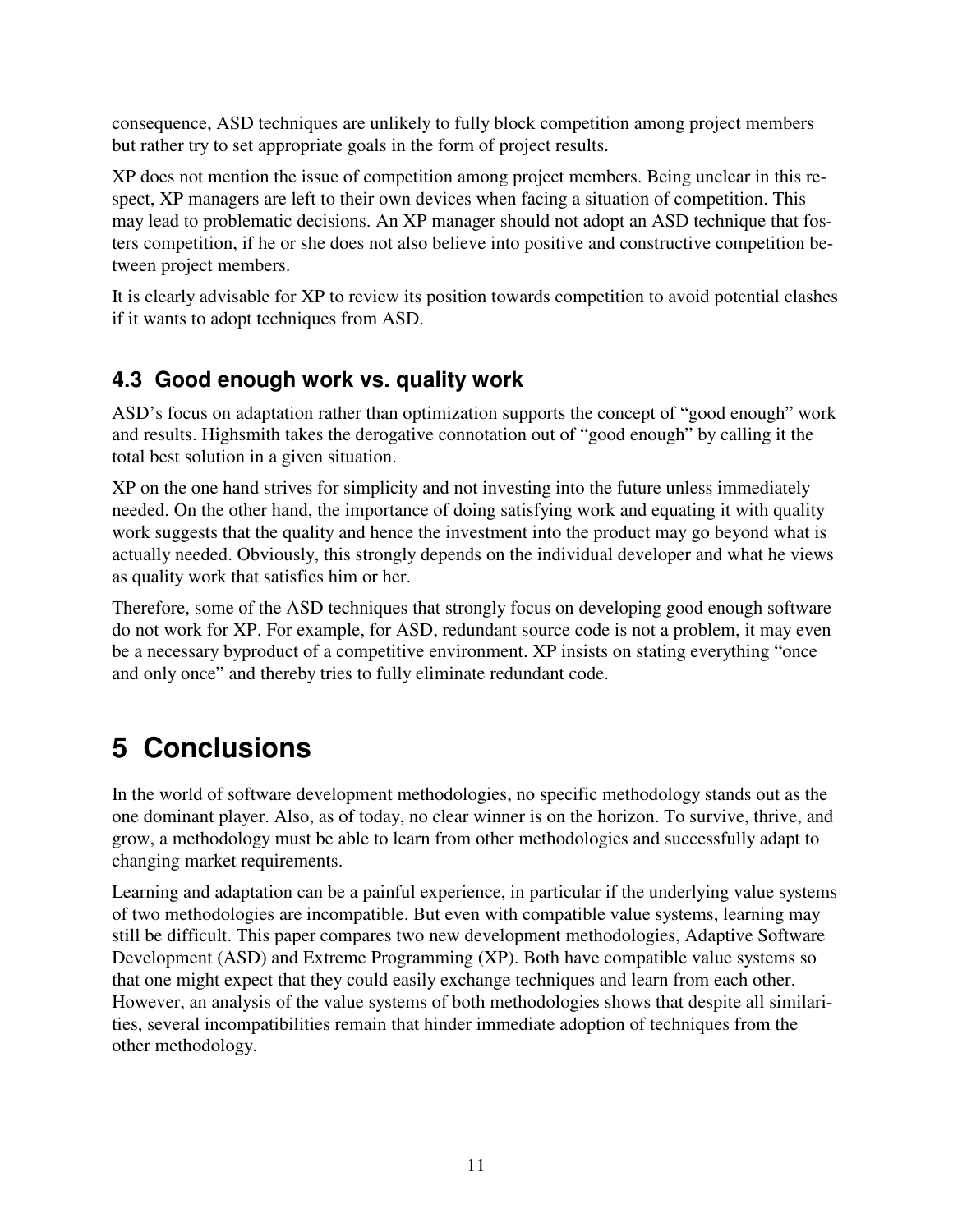On a more general level, the model of value system presented in this paper can serve as a basis for comparing further methodologies with ASD and XP and with each other. The model needs to be extended and refined, but it already serves a useful purpose, as this paper shows. As the emergence of the new breed of methodologies shows, there is a clear need for distinguishing and comparing them. I expect models of value systems to be at the heart of methods for comparing these new software development methodologies.

## **Acknowledgements**

I would like to thank Jim Highsmith, Hans Wegener, and Heinz Züllighoven, as well as John Arrizza, Malte Kröger, Dave Thomas, and the anonymous reviewers for their helpful feedback on this article.

### **References**

[Arthur1996] W. Brian Arthur. "Increasing Returns and the New World of Business." *Harvard Business Review* 74, 4 (July 1996). Page 100-110.

[Beck2000] Kent Beck. *Extreme Programming Explained: Embrace Change.* Addison Wesley, 2000.

[Beedle+2000] Mike Beedle, Martine Devos, Yonat Sharon, Ken Schwaber, Jeff Sutherland. "SCRUM: A Pattern Language for Hyperproductive Software Development." In *Pattern Languages of Program Design 4.* Edited by Neil Harrison, Brian Foote, and Hans Rohnert. Addison-Wesley, 2000. Page 637-652.

[Budde+1992] R. Budde, K. Kautz, K. Kuhlenkamp, H. Züllighoven. *Prototyping.* Springer Verlag, 1992.

[Cockburn2000] Alistair Cockburn. Crystal (Clear) *http://members.aol.com/acockburn.* AOL, 2000.

[Floyd+1992] C. Floyd, H. Züllighoven, R. Budde, R. Keil-Slawik. *Software Development and Reality Construction.* Springer Verlag, 1992.

[Highsmith2000] James A. Highsmith III. *Adaptive Software Development.* Dorset House, 2000.

[Holland1995] John H. Holland. *Hidden Order: How Adaptation Builds Complexity.* Addison-Wesley, 1995.

[Lehman1987] M. M. Lehmann. "Process models, process programs, programming support." In *ICSE 9 Conference Proceedings.* IEEE Press, 1987.

[Lichter+1997] Horst Lichter, Matthias Schneider-Hufschmidt, and Heinz Züllighoven, "Prototyping in Industrial Software Projects: Bridging the Gap Between Theory and Practice." In